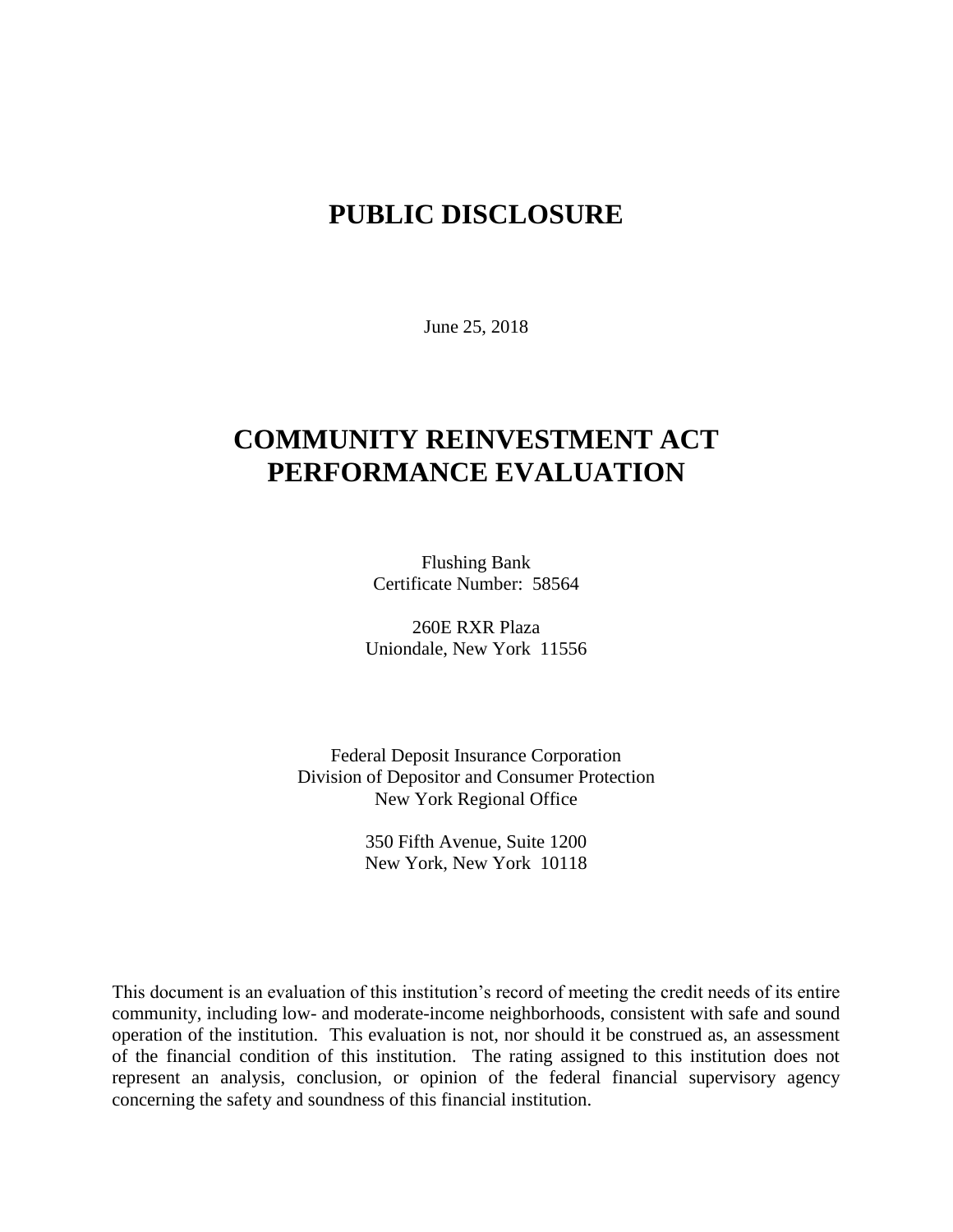### **INSTITUTION RATING**

### **INSTITUTION'S CRA RATING:** This institution is rated **Outstanding.**

| <b>PERFORMANCE</b><br><b>LEVELS</b>                                                                                      | PERFORMANCE TESTS    |                        |                     |
|--------------------------------------------------------------------------------------------------------------------------|----------------------|------------------------|---------------------|
|                                                                                                                          | <b>Lending Test*</b> | <b>Investment Test</b> | <b>Service Test</b> |
| Outstanding                                                                                                              | X                    |                        |                     |
| <b>High Satisfactory</b>                                                                                                 |                      | X                      | X                   |
| Low Satisfactory                                                                                                         |                      |                        |                     |
| Needs to Improve                                                                                                         |                      |                        |                     |
| Substantial<br>Noncompliance                                                                                             |                      |                        |                     |
| * The Lending Test is weighted more heavily than the Investment and Service Tests when arriving at<br>an overall rating. |                      |                        |                     |

#### **The Lending Test is rated Outstanding.**

- The bank's lending levels exhibit excellent responsiveness to assessment area credit needs.
- The bank made a substantial majority of its loans within the assessment area.
- The geographic distribution of loans reflects excellent penetration throughout the assessment area.
- The distribution of borrowers reflects, given the product lines offered by the bank, good penetration among individuals of different income levels and business customers of different sizes.
- The institution is a leader in making community development loans.
- The bank makes limited use of innovative and/ or flexible lending practices in order to serve assessment area credit needs.